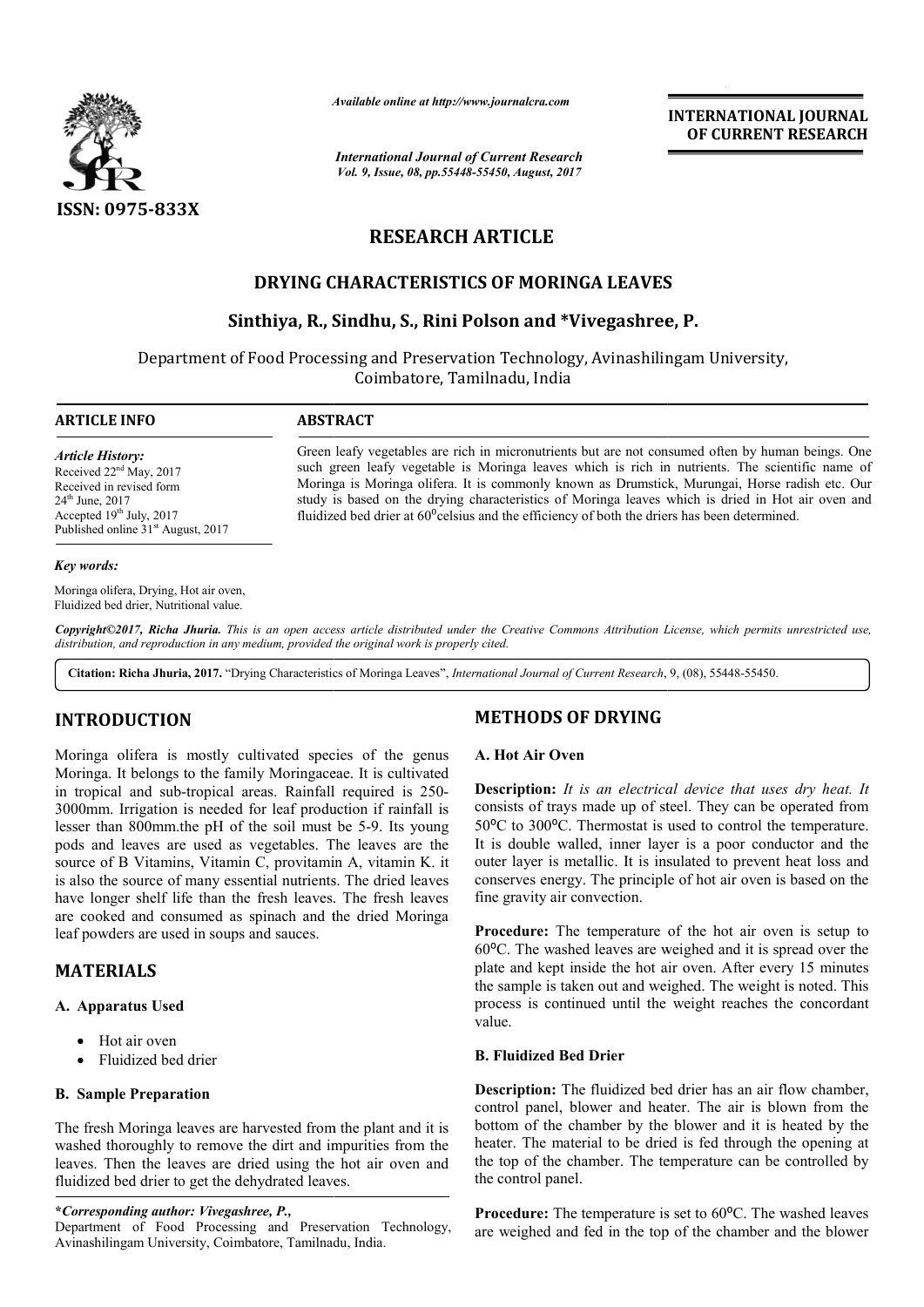is switched on. After every 15 minutes the leaves are taken out and weighed. This procedure is continued until the weight reaches the concordant value.

# **Fluidized Bed Drier**

**Table 1. Observations from fluidised bed drier**



**Fig.1. Moringa Leaves are Kept in the Hot Air Oven**



**Fig. 2. Fluidized Bed Drier**



**Fig. 3. Dried Moringa Leaves**

| Time<br>(min) | Moisture<br>Removed $(g)$ | Moisture Content<br>(%db) | Drying Rate<br>(kg/hr) | Moisture<br>Ratio |
|---------------|---------------------------|---------------------------|------------------------|-------------------|
| 15            |                           | 42.857                    | 0.012                  |                   |
| 30            |                           | 39.997                    | 0.008                  | 0.666             |
| 45            |                           | 25                        | 0.004                  | 0.5               |
| 60            |                           | 33.333                    | 0.004                  |                   |
| 75            |                           | 49.2537                   | 0.004                  |                   |
| 90            |                           |                           |                        |                   |
| 105           |                           |                           |                        |                   |



**Fig. 4. Time Taken Vs Drying Rate**



**Fig. 5. Time Taken Vs Moisture Content**



**Fig. 6. Time Taken Vs Moisture Ratio**